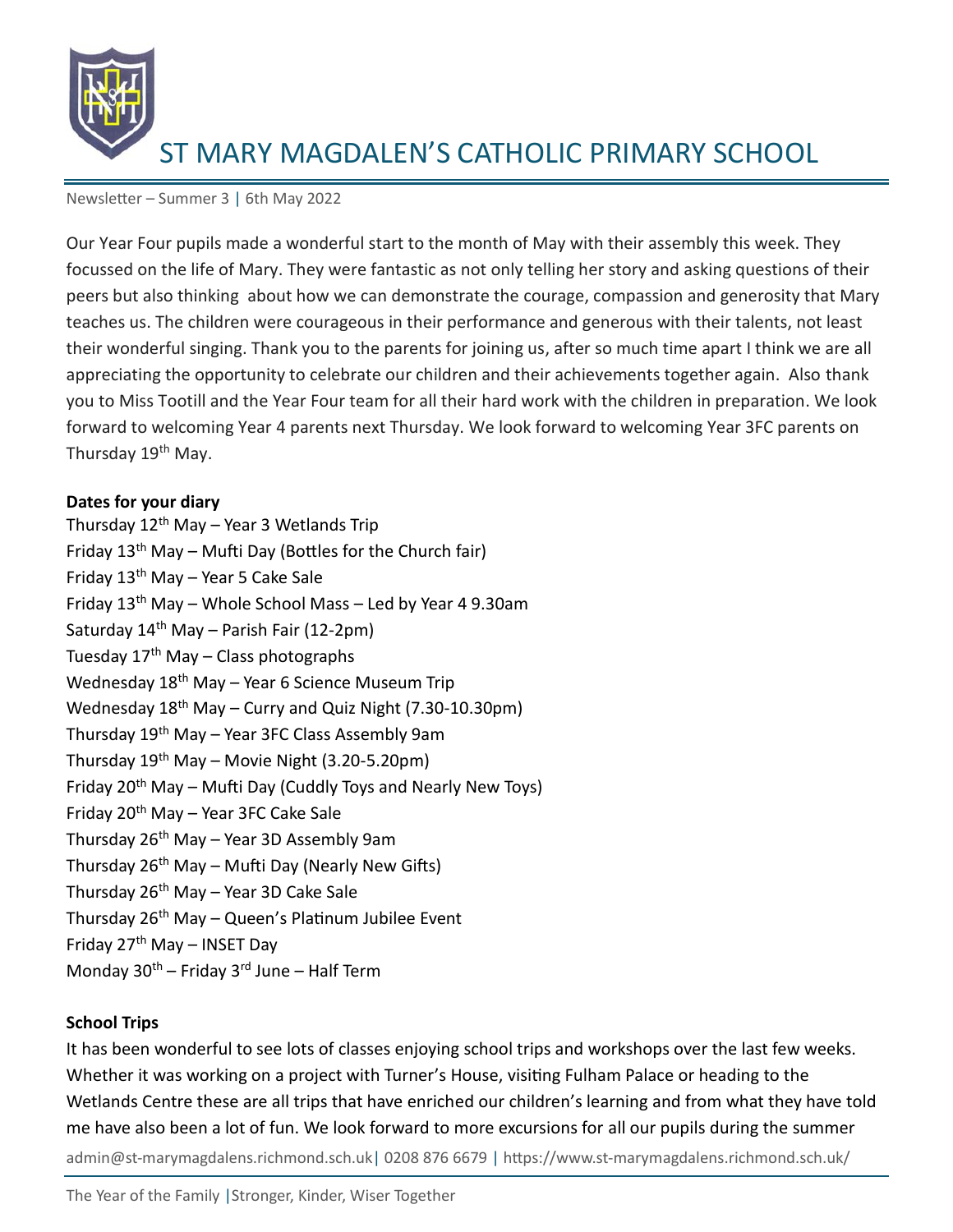term including the Barnes Literature Festival and our Year Six residential to Norfolk. Thank you to all the parents who have and will help on these trips without your support they would not be possible.

## **Class and Whole School Masses**

Thank you to Year Six for leading Mass at church this week. Father Adrian suggested that this year the class Masses could be held in the church so that both parents and parishioners could be included. After so long not being able to attend church it is lovely for the children to have this opportunity. Thank you to the parents who attended and to Father Adrian, Mrs O'Gorman and Year Six. Our next Mass will be Friday 13<sup>th</sup> May and is a whole school Mass led by Year Four.

## **Parent/Carer Governor Election**

Just a reminder that we are looking for a parent/carer to join our dedicated governing body. If you wish to stand for the position of Parent Governor provide the following details in writing no later than 12noon on **Monday 16th May** (either to the school office or by email [admin@st-marymagdalens.richmmond.sch.uk](mailto:admin@st-marymagdalens.richmmond.sch.uk) ):

- your full name, email address and the full name and class of your child/children at the school;
- a personal statement (no more than 100 words);
- evidence of the extent to which you possess the skills and experience the governing board is seeking;
- your commitment to undertake training and development to acquire or develop the skills to be an effective governor;
- how you plan to contribute to the future work of the governing board;
- if seeking re-election, detail your contribution to the work of the governing board during your previous term of office.

## **Bike Ride**

20 dads and 3 mums will set off for Paris on Friday 24 June, riding 309 kilometres to the Eiffel Tower in (around) 24 hours and raising vital funds in the process. The goal is to raise at least £10,000, with 75% going to key needs of the school and 25% going to the Plast GB Ukrainian Scouts to support spring and summer camps for displaced Ukrainian children now based in London. What can you do to help? Learn more about what your donation will support and give now on our [JustGiving page](https://www.justgiving.com/crowdfunding/l2p-bike-ride-2022) - and remember your company might match your donation. There will also be some fun events to raise funds in the coming weeks.

Our cycle team would also like a logo to use for all our London to Paris fundraising activities, designed by one of the children at the school. Could all budding artists and graphic designers please create a logo design to be handed into the school office by the end of Friday 13 May. Entries on A4 paper with bold, bright colours please and perhaps featuring 'London to Paris'. There will be a prize for the winning entry!

# **Curry and Quiz Night**

Don't forget to buy your tickets for the Curry and Quiz Night on 18th May. The event, which is being professionally catered and will take place in the school hall from 7.30pm. Tickets are available via SCOPay. <https://www.scopay.com/login.html>

admin@st-marymagdalens.richmond.sch.uk| 0208 876 6679 | https://www.st-marymagdalens.richmond.sch.uk/